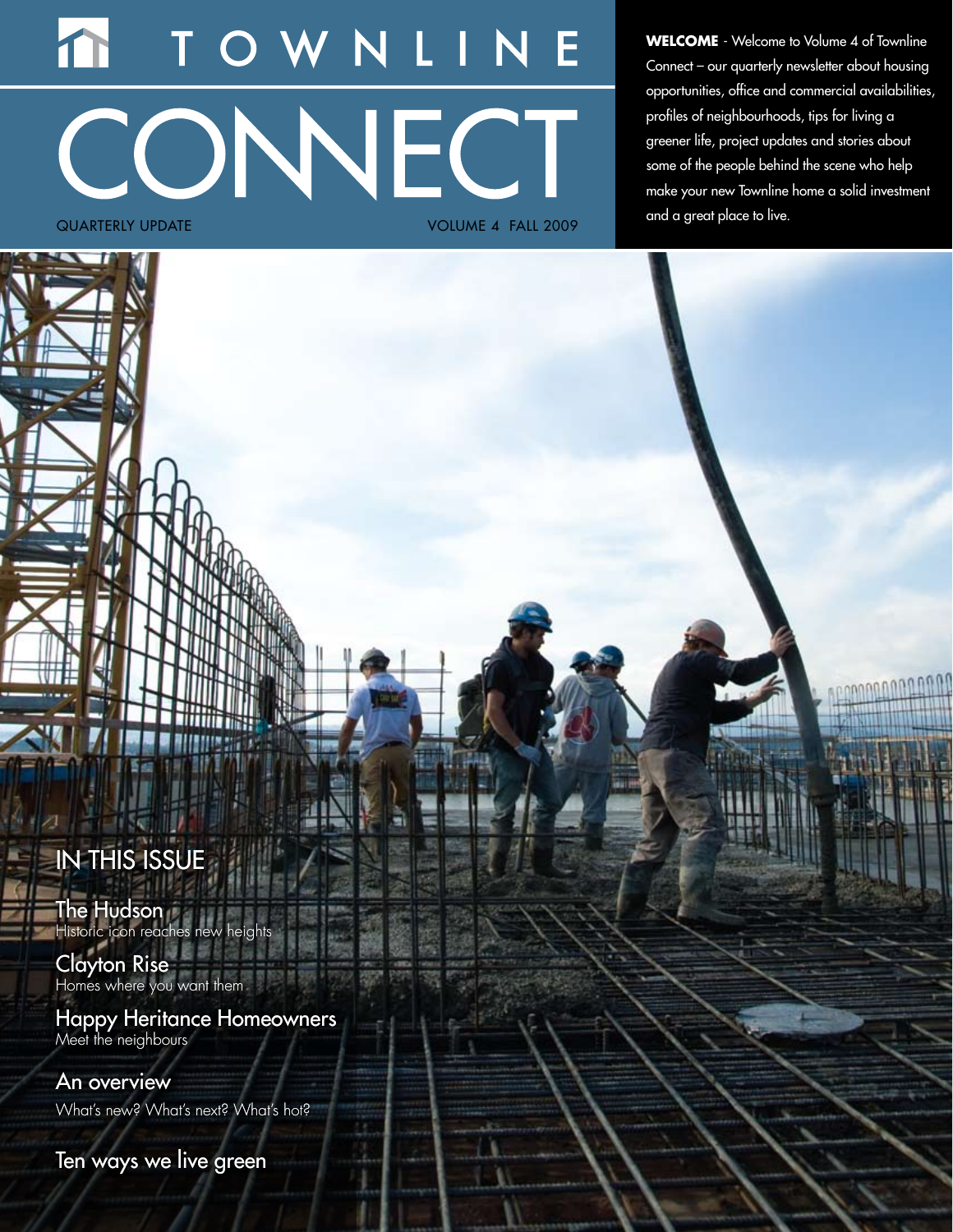Refurbishing any building – particularly a much-loved icon like the former Hudson's Bay Building in Victoria – is never simple. And when the icon is as exquisitely detailed as The Hudson, it becomes a project of epic proportion.

Since November 2007, our team at The Hudson has been focused on one thing: creating ultra-stylish, modernist residences within the magnificent wrapping of an historic landmark.

On the exterior, it's all about restored Georgian grandeur. We've been painstakingly preserving all the beautiful things that make the building a visual standout. Each of the 243 windows – in 27 different styles, shapes and sizes – has being lovingly refurbished. The ornate terra cotta work is receiving a similarly meticulous treatment.

On the interior, it's all about thoroughly modern living. That means in addition to the exposed heritage columns and ceilings, there'll be geothermal heating and cooling, radiant in-floor bathroom heating, deep Fall 2007 With sledgehammers in full force, the 'great chimney' is toppled and the team flexes its significant collective muscle in stripping down the building to its astonishingly beautiful bones. Clearing the debris becomes an ongoing chore. The considerably more elegant (though equally monumental) job of refurbishing the terra cotta begins.

soaker tubs, wood flooring and earth-friendly touches like plug-ins for electric vehicles and low-VOC paints.

Winter 2007/2008 New year, new efficiencies. The boilers are removed to bring modern efficiency to future Hudson residents. The removal of the elevators signals the symbolic end of the iconic department store.

It's all a bit of a whirlwind, frankly. A painstaking, demanding – but extremely rewarding – whirlwind. And it's really coming together. A particularly productive summer – with the last of the heavy lifting all wrapped up and the window refurbishing completed – means that we're on track for completion in the summer of 2010.

**Spring 2008** The roof opens up and sunshine streams in. Sandblasting reveals an exquisitely textured ceiling – hidden away for a century. Vintage Woodworks sets up shop to begin work on the historic windows. Meanwhile, the dusty and backbreaking task of removing the old concrete continues.

**Summer 2008** Demolition continues on the adjacent parking lot. The crew sets the stage for the new roof and the fifth and sixth floors. Rubble is recycled for use in future projects. Windows are framed, and timber is brought in to shore up existing slabs.

Granted, we've still got a lot to do. But we think what's been accomplished over the last two years is pretty astounding. Here's the quick re-cap:

> Fall 2008 Seismic upgrades are underway. Excavation begins for the footings for the residential service elevator. Slabs for the new courtyard and mezzanine are poured. The circa-1913 balustrades are refurbished.

Winter 2008/2009 Balconies are constructed and the new roof is formed.

**Spring 2009** More formwork is underway and columns are restored. And through it all, rubble removal continues.

# **The Hudson: Single level flats and double-height lofts, Victoria**



Summer/Fall 2009 Concrete, concrete, concrete. Courtyard balconies take shape and slabs are poured. Finishing touches are made on the terra cotta work. On the business side of things, less than 40 heritage homes remain for sale, as Victoria's real estate market rebounds admirably – and even sets new records.

In less than 10 months, the transformation will be complete. For more information and a month-by-month update on The Hudson's progress – complete with photographs – visit **hudsonliving.ca.** 

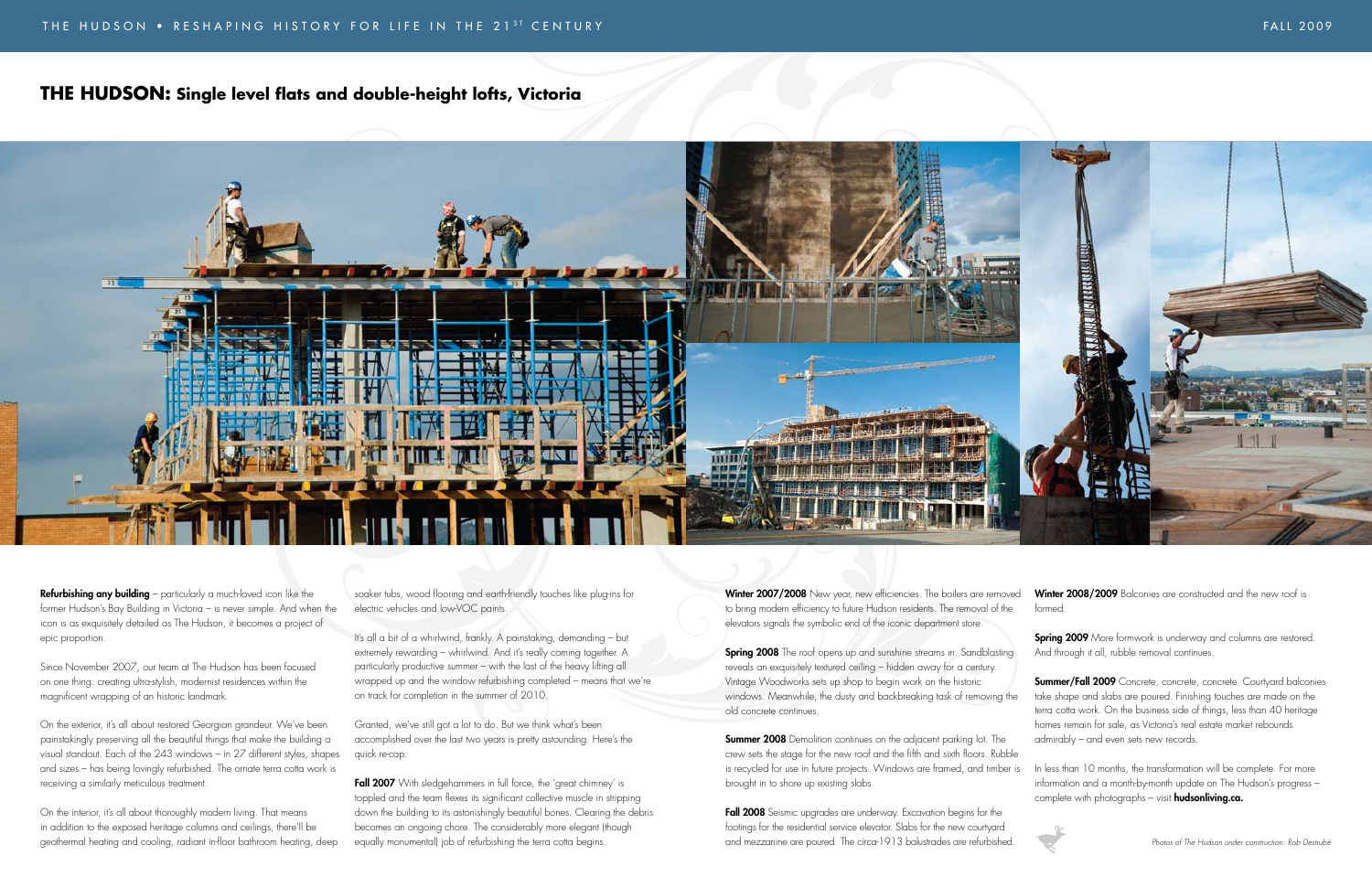Phase one sold fast. Phase two sold faster Phase three flew off the shelves. Now, only 10 of Heritance's real family homes remain. You can count 'em on two hands!

Maybe we should be surprised. Real estate was supposedly sluggish, after all. But what Heritance offers is so rare in today's market that we knew it wouldn't last long.

In the middle of picturesque Clayton, Heritance is all about homes to love for a lifetime. Grassy backyards and big, finished basements. Verandas and bright, open floor plans. Classic crown moulding, shaker cabinets and granite countertops. And each home is finished with the exceptional craftsmanship that's become a Townline trademark.

Take advantage of the chance to build a legal basement suite and the affordability factor goes way, way up. Rent it out as a mortgage helper, set up a secure home for an aging parent, build your own home-based business, or just let the kids go wild in their own private little piece

### For more information, visit **heritanceliving.com**.

If it sounds kind of old-fashioned, it is. These are the kind of homes-with-soul your

grandparents cherished – with the kind of conveniences and big-city amenities modern homeowners can't live without. Old-fashioned Craftsman-style charm. Old-fashioned quality. And old-fashioned pricing, too. They start at just \$467,000. And because they'll be built and ready to move into by June 2010, you won't have to worry about HST.

of heaven.

After all, you'll be living out your own fantasy in the Heritance home of your dreams.





*The Bauder family.*

When Wes and Lindsay Bauder received their keys in May, they moved in the very next day. That's how excited these first-time buyers were to enjoy their beautiful new home at Heritance. With three children – Deliah, Katie and Lucas, aged five, four and two – the couple really wanted (and needed!) more space.

"It was just our luck that the market dipped," says Lindsay, "because that was when we got an email from Heritance showing that the home we could never before afford was now affordable!" With their eldest ready to begin kindergarten and several family members already in the area, the timing and location were ideal. Now, Wes and Lindsay are enjoying their short stroll to their daughter's school, Hazelgrove Elementary, and to nearby shops and services.

Clayton Rise really does offer it all: a complete and completely contemporary lifestyle. The first homes will be ready for move-in for Spring 2010. However, Clayton Rise is available now at even more affordable pre-display pricing. For more information, visit **claytonrise.com**.

# **HERITANCE.** Three bedroom craftsman-style homes, Surrey | Heritance Homeowners

As for the house itself, their home at Heritance allows ample play room for the kids, yet provides plenty of quiet space, too. And it's all within an attractive neighbourhood where pride of ownership is evident. "There will most likely be many more young families moving into this friendly, cozy area," says Lindsay. "It's a great place to raise kids."

**Clayton Rise promises** to deliver on every level. There are the townhomes themselves, of course – 143 in all. There's also the neighbourhood of Clayton – a lively community loaded with retailers and restaurants. And then there are the common areas – with greenways surrounding, cultivated village greens throughout, and The Clubhouse – complete with outdoor pool.

With almost 5,000 square feet of party, fitness and movie rooms, The Clubhouse is an amenity you just may want to claim all to yourself. Huge windows, cathedral ceiling, and a 22 foot high fireplace. The Clubhouse is bound to become your social epicentre: for Super Bowl Sunday with the gang, for movie night with your new neighbours, or to host your sister's bridal (or baby!) shower. Or, gather your pals (and free your chi) at an all-day yogathon, hop on a treadmill to prep for that next 10K, or slip into your yellow-polka-dot bikini and host the perfect pool party. With all this – and running trails right in your backyard – your old gym membership will be an expense you can kiss goodbye.

Even better news? It won't be long before it's all a reality. Finishes are well underway inside the first homes. Cabinets will arrive any day, sidewalks and driveways are about to be poured, and exterior siding is all but done. The Clubhouse is waterproofed and electrical and plumbing are roughed in. Insulation, drywall and siding are about to begin.

Need a sneak peek? The Clayton Rise display home, featuring the work of Gannon Ross Designs, opens in the new year to give you a preview of all you have to look forward to. Big windows complement open, modern floorplans. Outside, lush landscaping and individually fenced backyards continue the feeling of luxury. It's a home you may never want to leave.

# **UPTOWN. OUT OF TOWN. AROUND TOWN. FALL 2009** *EALL 2009*

# **CLAYTON RISE: Two and three bedroom townhomes, Surrey**



*Beginning to 'paper' at Clayton Rise.*

*The roof is on The Clubhouse!*



*Preparing the retention pond.*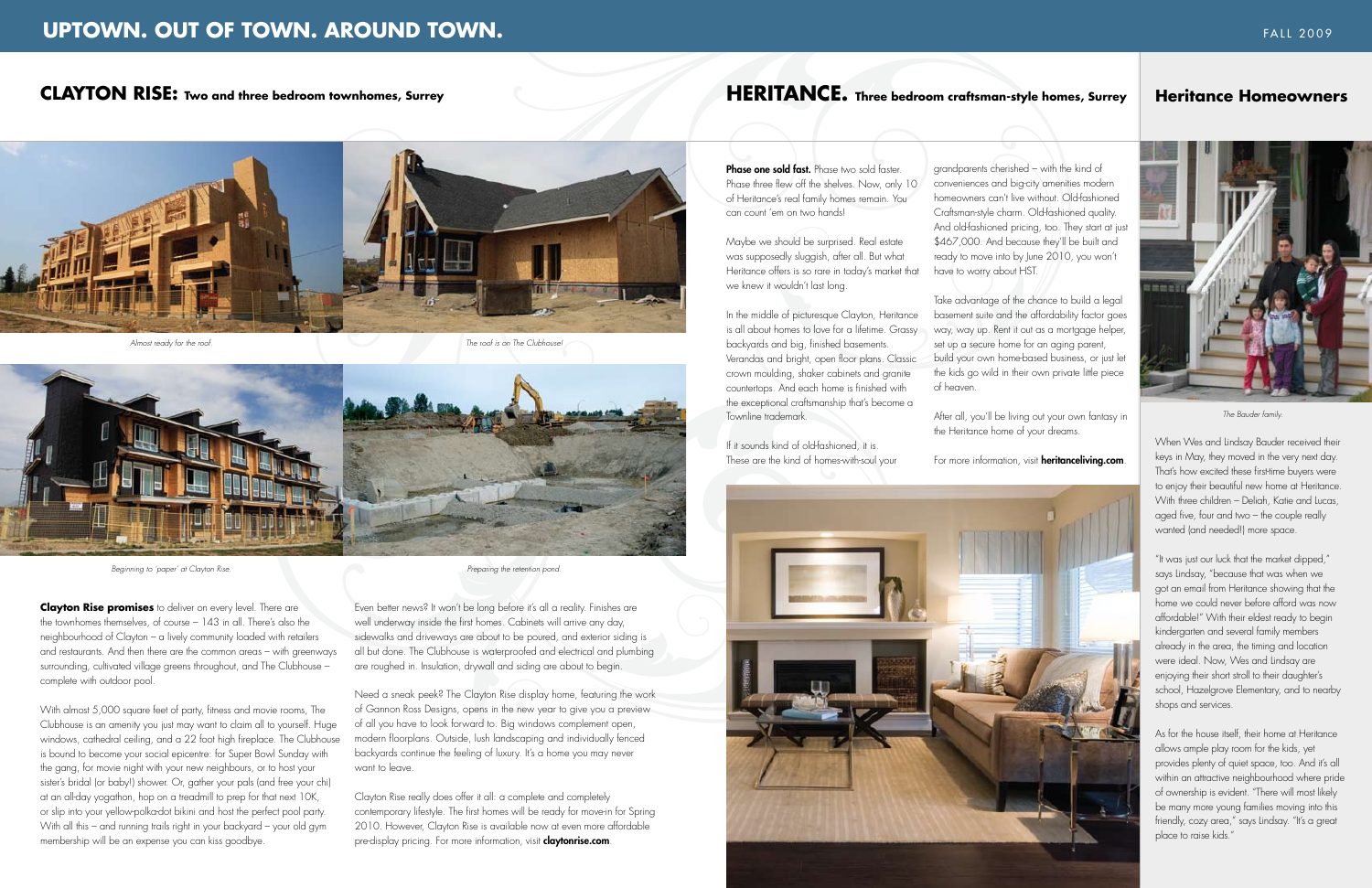# **RESIDENTIAL COMING SOON**

### **The Hudson**

The Hudson project will consist of the redevelopment of a whole city block, including the historic Hudson's Bay Building which features 17 foot ceilings on the ground floor. This project features a wide range of commercial leasing opportunities. Douglas and Fisgard Streets, Victoria, BC

## Now Leasing

**Visit:** www.hudsonliving.ca

### **540 Beatty**

540 Beatty is located between Pender and Dunsmuir Streets, in the heart of Crosstown in Downtown Vancouver. The ground floor commercial unit available within the building offers over 70 feet of frontage onto Beatty Street and ceiling heights of over 14 feet. 540 Beatty Street, Vancouver, BC LEASED



# **Head Office**

#### The Townline Group of Companies

120 -13575 Commerce Parkway Richmond, BC Canada V6V 2L1

Call: 604 276 8823 Fax: 604 270 0854 Visit: www.townline.ca



# **OFFICE/COMMERCIAL**

#### **The Gardens**

A mixed use neighbourhood in a key gateway location in Richmond will offer multiple commercial opportunities. Visit: www.gatewaytorichmond.ca or www.liveatthegardens.ca **Coming Fall 2010** 

> **Call:** Ev Norris, Royal LePage Regency Realty Ltd. at 604-728-6927 to put your name on the list

### **Acheson Road**

Historic loft conversion of the Crane building in Vancouver's Crosstown district. Just three one-of-a-kind, new construction penthouses on the 6th and 7th floors are available. 1250 - 1818 square feet priced from \$749,000 Available for occupancy. 546 Beatty Street, Vancouver, BC Call: 604-551-9493 for a private viewing Web: www.540beatty.com

4 residences to complete this rare collection of duplex homes. Clad in timeless brick and located close to services and entertainment, the Acheson Duplexes are described by the Richmond city council as an "example for Richmond", and are distinct residences designed with the single-family community

in mind.

7660 Acheson Road, Richmond, BC

**Coming Fall 2010**

189th Street & 68th Avenue, Surrey, BC **Call:** 604-539-2313 or call Paul Klann,

## **The Hudson Mews**

Redevelopment of the parkade adjacent to the old Hudson's Bay building in Victoria, BC. Underground parking, retail, office space and three residential towers, designed around a mid-block carriageway and a landscaped courtyard create a pedestrian-oriented, village-like atmosphere. **Current status:** the development of a 12 storey, 120 unit residential tower with retail at grade has been submitted for a development permit.

Call: 778-278-0030 Web: www.claytonrise.com

> Luxurious three or four bedroom homes in Richmond's most desirable neighbourhood with two car garages, fully fenced backyards, spacious kitchens and open floor plans.

**Terra Nova** for future opportunities.

Web: www.townline.ca







# 1703 Blanshard Street, Victoria, BC Call: 250-388-0018 or toll free 1-877-388-0018 Web: www.hudsonliving.ca **Thunderbird Creek**

Pia Road & Condor Road, Squamish, BC **Call:** toll free 1-866-598-2473 or call Shawn Wentworth, Sea to Sky Premier Properties, at 604-619-0103 for a private appointment Web: www.thunderbirdliving.com



Number One Road and Westminster Hwy, Terra Nova, Richmond, BC

#### **540 Beatty**

### **1241 Homer**

An exceptionally limited collection of homes located in Vancouver's desirable Yaletown District.

### SOLD OUT

For other downtown opportunities, see 540 Beatty.





**Heritance**

3 bedroom single family homes in the

heart of Clayton Village with finished basements, fenced yards and detached two-car garages.

Open by appointment. Priced from \$467,000

Royal LePage Wolstencroft Realty, at

Web: www.heritanceliving.ca

604-862-4429 for a private appointment.

**Compass** 

Compass' contemporary Townhomes offer spacious two and three-bedroom floorplans, an enviable list of luxurious features, and a sought-after Cloverdale location that combines small town charm with urban convenience.

SOLD OUT

For other opportunities in Cloverdale, see

Clayton Rise.

**Clayton Rise**

The highly anticipated new home community in the desirable Clayton neighbourhood of Cloverdale is a collection of 143 spacious townhomes. Features The Clubhouse with outdoor pool, movie, party and fitness rooms.

Pre-display home pricing on now 68th Avenue & 195 Street, Surrey, BC

Register Today

**The Hudson** 

A unique collection of flats, 2-level lofts and innovative courtyard homes in Victoria's historic Hudson's Bay Building. Volumetric, modernist interiors for the next century of

living in Uptown Victoria. Viewings by appointment only.

This lush masterplanned community in Squamish offers acres of parkland, stunning views, and an extensive network of trails. Open Saturdays and Sundays 1 - 4pm or by appointment